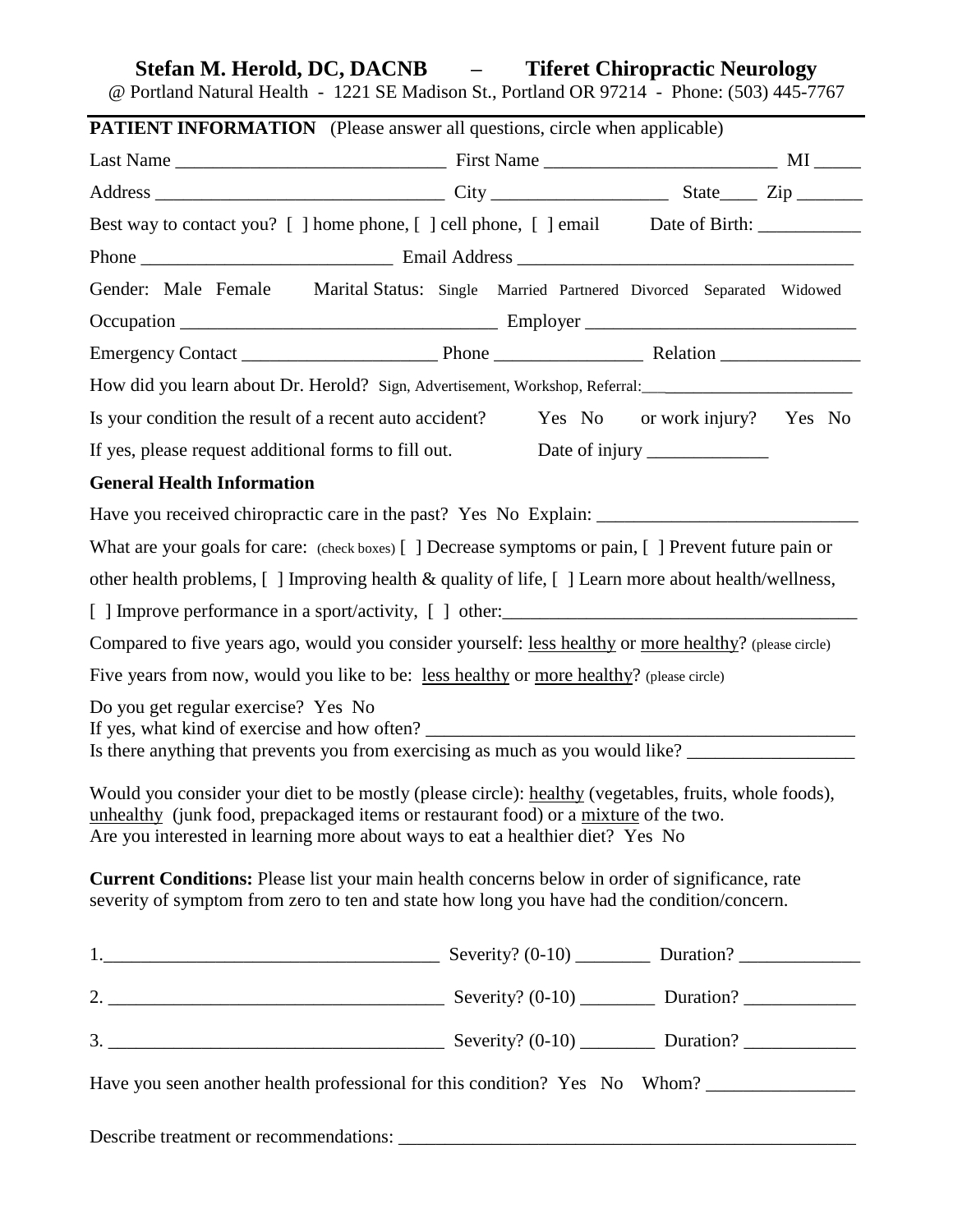| Have you been treated for any other health condition in the past year? Yes No |                                                                                   |  |
|-------------------------------------------------------------------------------|-----------------------------------------------------------------------------------|--|
| Please describe treatments and when:                                          |                                                                                   |  |
|                                                                               | May we contact about care? Yes No                                                 |  |
| Clinic/Practice Location:                                                     |                                                                                   |  |
|                                                                               | List any medications you are currently taking: __________________________________ |  |
|                                                                               | Are you interested in alternatives to medication? Yes No                          |  |

# List current supplements, herbs or other remedies you are currently or frequently use. \_\_\_\_\_\_\_\_\_\_\_\_\_\_\_\_\_\_\_\_\_\_\_

# **Past Health History**

Please indicate with an 'X' any conditions that you have experienced, please circle specific answers.

\_\_\_\_\_\_\_\_\_\_\_\_\_\_\_\_\_\_\_\_\_\_\_\_\_\_\_\_\_\_\_\_\_\_\_\_\_\_\_\_\_\_\_\_\_\_\_\_\_\_\_\_\_\_\_\_\_\_\_\_\_\_\_\_\_\_\_\_\_\_\_\_\_\_\_\_\_\_\_\_\_\_

| <b>Conditions</b>             | current | past | <b>Conditions</b>           | current | past |
|-------------------------------|---------|------|-----------------------------|---------|------|
| Anemia                        |         |      | <b>Heart Disease</b>        |         |      |
| Anxiety/Depression            |         |      | <b>High Blood Pressure</b>  |         |      |
| Arthritis: osteo/degenerative |         |      | <b>High Cholesterol</b>     |         |      |
| Asthma                        |         |      | Numbness/Tingling           |         |      |
| <b>Back/Neck Pain</b>         |         |      | <b>Rheumatoid Arthritis</b> |         |      |
| Cancer                        |         |      | Sciatica/Leg Pain           |         |      |
| Carpal Tunnel Syndrome        |         |      | Scoliosis                   |         |      |
| Diabetes / Hypoglycemia       |         |      | STD's/HIV                   |         |      |
| <b>Digestive Disorders</b>    |         |      | Stroke/TIA/Aneurism         |         |      |
| Dizziness/Vertigo/Fatigue     |         |      | TMJ/Jaw Pain or Clicking    |         |      |
| Headaches/Migraines           |         |      | Tuberculosis                |         |      |
| Heart Burn/Acid Reflux        |         |      | Pregnancy: # of births      |         |      |

List any known allergies:

List any known birth defects or any major childhood injuries:\_\_\_\_\_\_\_\_\_\_\_\_\_\_\_\_\_\_\_\_\_\_\_\_\_\_\_\_\_\_\_\_\_

List any surgery you have had and when:

List any major injuries/accidents you have sustained and when:\_\_\_\_\_\_\_\_\_\_\_\_\_\_\_\_\_\_\_\_\_\_\_\_\_\_\_\_\_\_\_

**Family History**: (Only indicate close blood relatives – siblings, parents or children)

| Arthritis:            | Cancer:              |
|-----------------------|----------------------|
| Diabetes:             | High Blood Pressure: |
| Heart Disease/Stroke: | Other major illness: |

**Females Only**: Date of last menstrual cycle \_\_\_\_\_\_\_\_\_\_\_\_\_\_\_\_\_\_\_\_\_\_ Regular / Irregular

Are you using birth control pills or other hormonal contraception (implants/shots)? Yes No

Are you pregnant at this time? Yes No (If you become pregnant during care, please inform the doctor immediately, as it may limit some of the types of therapy that can be used.)

\_\_\_\_\_\_\_\_\_\_\_\_\_\_\_\_\_\_\_\_\_\_\_\_\_\_\_\_\_\_\_\_\_\_\_\_\_\_\_\_\_\_\_\_\_\_\_\_\_\_\_\_\_\_\_\_\_\_\_ \_\_\_\_\_\_\_\_\_\_\_\_\_\_\_\_\_\_\_\_\_\_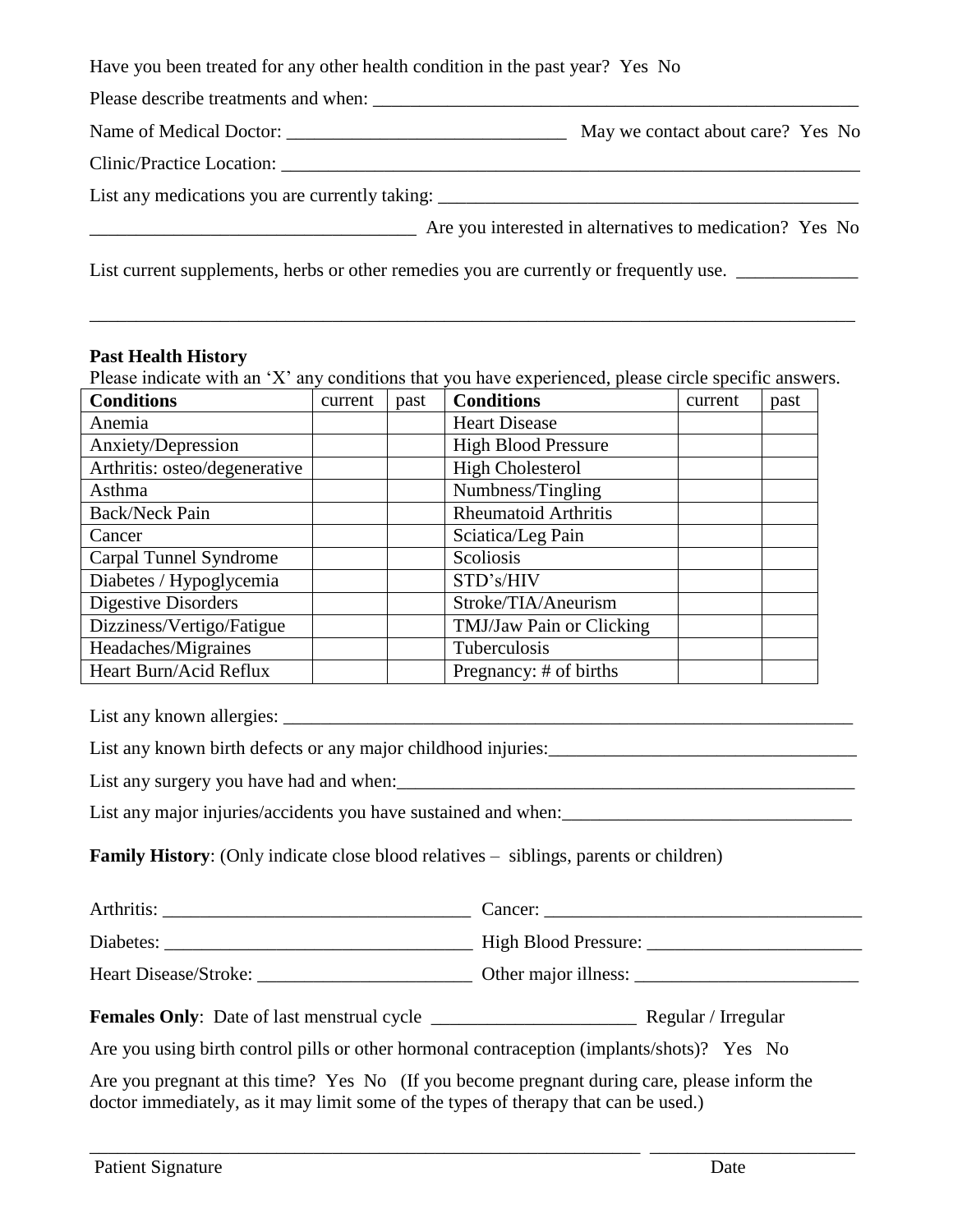Please initial the following and sign/date at the bottom of the form.

# **Assignment and Release of Information**

\_\_\_\_\_\_\_ I hereby authorize this clinic to release any information pertinent to my case to any other medical professionals, insurance companies, adjustors or attorneys as requested who become involved in this case. I further authorize this clinic to request and obtain medical records from my past and current physicians, hospitals, clinics, rehabilitation facilities or other practitioners as deemed necessary by the treating physician. I hereby release this clinic of any consequences thereof. A photocopy of this assignment shall be considered as effective and valid as the original.

# **Financial Responsibility**

\_\_\_\_\_\_\_ I agree to be personally responsible for all charges incurred at this clinic. I understand that billing insurance is not a guarantee of payment and any services not covered by my insurance will be my responsibility. Dr. Stefan Herold is not contracted with any insurance companies and any benefits I may be eligible for will be based on out-of-network coverage. I authorize my insurer to make payments directly to Tiferet Chiropractic Wellness at 1221 Madison Street, Portland OR 97214. If I choose, I may receive a 20% same day 'cash discount' if paying for services on the day care is rendered. In this case, I have been informed that Tiferet Chiropractic Wellness will not directly bill my insurance company, but that I can be provided with an itemized bill showing all applicable charges and CPT codes that I may submit to my insurance company to obtain reimbursement directly to me.

\_\_\_\_\_\_\_ I understand that there is a 24 hour notice requirement for cancellation of appointments. Unless the clinic receives 24 hour notice, I will be charged \$25 for a late cancel or missed appointment. Insurance plans will not cover this charge. It is at the doctor's discretion to wave this fee in lieu of reasonable circumstances preventing you from provided the required notification.

# **Privacy Policy Acknowledgement of Receipt of Notice of Privacy Practices**

\_\_\_\_\_\_\_\_\_\_\_\_\_\_\_\_\_\_\_\_\_\_\_\_\_\_\_\_\_\_\_\_\_\_\_\_\_\_\_\_\_\_\_\_\_\_\_\_\_\_\_\_\_ \_\_\_\_\_\_\_\_\_\_\_\_\_\_\_\_

\_\_\_\_\_\_\_ I have received a copy or have been given an opportunity to review the privacy practices and policies of Tiferet Chiropractic Wellness.

Patient Signature Date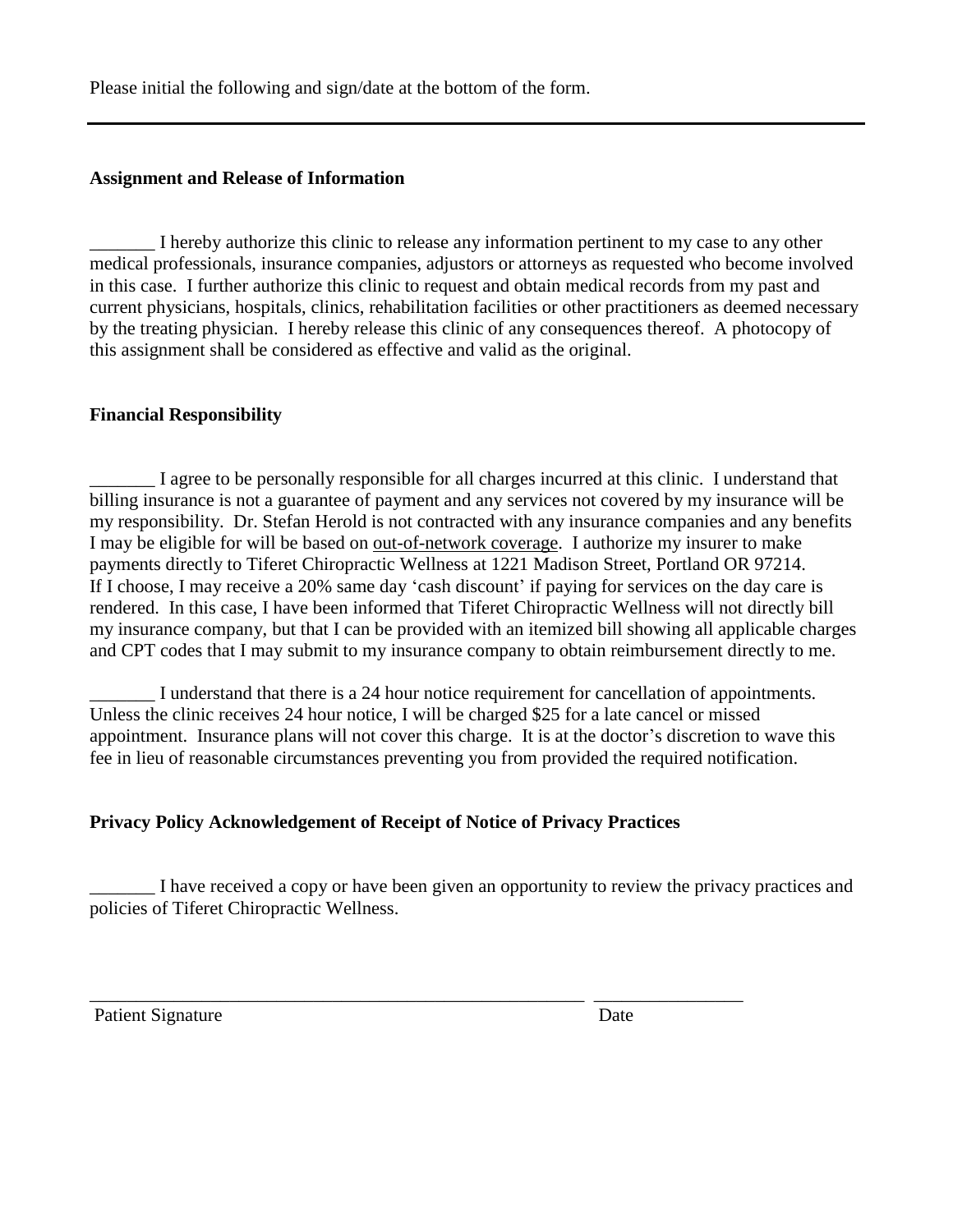# **Tiferet Chiropractic Neurology - Stefan M. Herold, DC, DACNB**

1221 SE Madison Street – Portland, OR 97214 – Office: (503) 445-7767 \_\_\_\_\_\_\_\_\_\_\_\_\_\_\_\_\_\_\_\_\_\_\_\_\_\_\_\_\_\_\_\_\_\_\_\_\_\_\_\_\_\_\_\_\_\_\_\_\_\_\_\_\_\_\_\_\_\_\_\_\_\_\_\_\_\_\_\_\_\_\_\_\_\_\_\_\_\_\_\_\_\_\_\_\_

## **Informed Consent and Terms of Acceptance to Treatment**

I hereby request and consent to the performance of chiropractic adjustments and any other chiropractic procedures, including examination tests, diagnostic x-ray(s) and physiotherapy, on me (or on the patient named below for which I am legally responsible) which are recommended by the doctor of chiropractic.

I understand that, as with any health care procedure, there are certain complications, however rare, which may arise during a chiropractic manipulation. Such complications could include, but are not limited to: rib fractures, joint injuries, muscle strain, vascular injury and cervical myelopathy. I do not expect the doctor to be able to anticipate all risks and complications and I wish to rely on the doctor to exercise judgment during the course of the procedure(s) which the doctor feels at the time, based upon the facts then known, are in my best interest.

When a patient seeks chiropractic health care and we accept a patient for such care, it is essential for both to be working for the same objective. It is important that each patient understands both the objective and the method that will be used to attain it.

**Adjustment**: The adjustment is the specific application of forces to facilitate the body's correction of joint subluxation. Our chiropractic method of correction is by specific adjustments of the spine and extremities.

**Health**: The state of optimal physical, mental and social well being, not merely the absence of disease or infirmity.

**Vertebral subluxation**: A misalignment of one or more of the bones of the spinal column which involves an alteration of nerve system function, resulting in a lessening of the body's innate ability to express its maximum health potential.

The goal of care is not to treat disease. We offer to diagnose vertebral subluxation and neurological and neuromusculoskeletal conditions. Our treatments aim to improve body alignment and reduce nerve function imbalances to maximize the self healing and regulating forces in the body. Many disease states will naturally resolve when the body begins to function normally again.

If during the course of a chiropractic examination we encounter non-chiropractic or unusual findings, we will advise you of this. If you require or desire advice, diagnosis or treatment for those findings that are outside the scope of chiropractic, we will recommend the services of another health care provider specializing in that particular area of concern.

Regardless of what the disease is called, we do not offer to treat the disease. OUR PRACTICE OBJECTIVE is to heal the whole person, eliminate major interference to the expression of the body's innate wisdom, and to provide advice to help you prevent future challenges. Our method involves specific adjusting and other sensory stimuli to correct vertebral and extremity subluxation and improve brain function/balance. Additionally, we use other modalities to help your body hold those adjustments.

(print name)

I, the statements is the statement of the statements of the above statements.

All questions regarding the doctor's objective pertaining to my care in this office have been answered to my complete satisfaction. Therefore, I accept chiropractic care on this basis.

 ${\bf x}$  , and the set of the set of the set of the set of the set of the set of the set of the set of the set of the set of the set of the set of the set of the set of the set of the set of the set of the set of the set of

Signature of Patient (or Patient's Representative) Date

## **Consent to evaluate and adjust a minor child**

I, \_\_\_\_\_\_\_\_\_\_\_\_\_\_\_\_\_\_\_\_\_\_\_\_\_\_\_\_ being the parent or legal guardian of \_\_\_\_\_\_\_\_\_\_\_\_\_\_\_\_\_\_\_\_\_\_\_\_\_\_

Have read and fully understand the above terms of acceptance and hereby grant permission for my child to receive chiropractic care.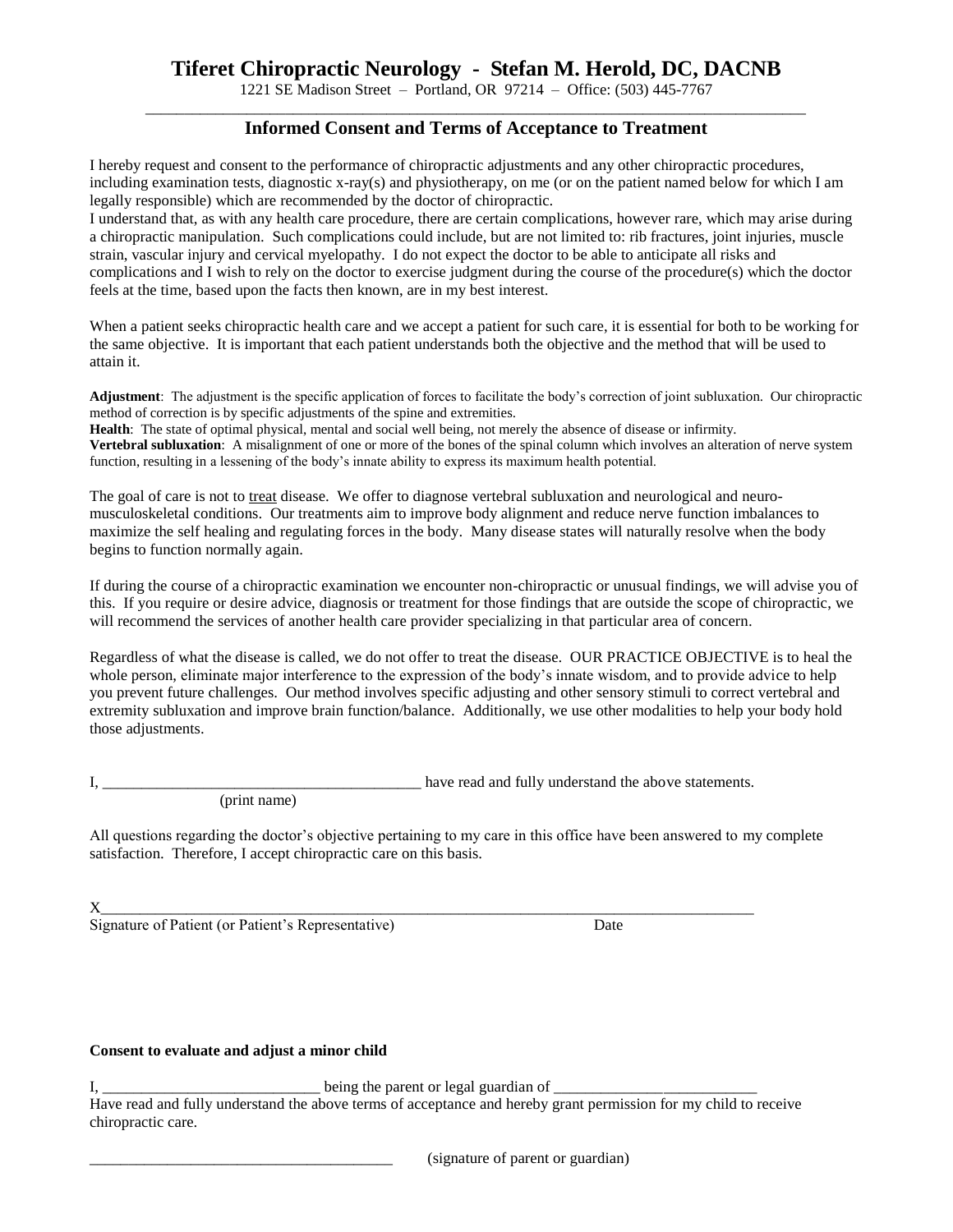### **NOTICE OF PRIVACY PRACTICES**

#### THIS NOTICE DESCRIBES HOW HEALTH & MEDICAL INFORMATION ABOUT YOU MAY BE USED AND DISCLOSED AND HOW YOU CAN GET ACCESS TO THIS INFORMATION. PLEASE REVIEW IT CAREFULLY.

#### **Uses and Disclosures**

Here are some examples of how we might have to use or disclose your health care information:

- 1) Your clinician or a staff member may have to disclose your health information including all of your clinical records to another health care provider or a hospital if it is necessary to refer you to them for diagnosis, assessment, or treatment of your health condition.
- 2) Our insurance and billing staff may have to disclose your examination and treatment records and your billing records to another party, such as an insurance carrier, an HMO, a PPO, or your employer.
- 3) Your clinician and members of the staff may need to use your health information, examination and treatment records and your billing records for quality control or for other administrative purposes to efficiently and effectively run his/her practice.
- 4) Your clinician and members of the practice staff may need to use your name, address, phone number, and your clinical records to contact you to provide appointment reminders, information about treatment alternatives, or other health related information that may be of interest to you. If you are not at home to receive an appointment reminder, a message will be left on your answering machine.

You have the right to refuse to give us authorization to contact you to provide appointment reminders, information about treatment alternatives, or other health related information. If you do not give us authorization, it will not affect the treatment we provide to you or the methods we use to obtain reimbursement for your care.

You may inspect or copy the information that we use to contact you to provide appointment reminders, information about treatment alternatives, or other health related information at any time.

#### **Permitted uses and disclosures without your consent or authorization**

Under federal law, we are also permitted or required to use or disclose your health information without your consent or authorization in these following circumstances:

- 1) We are permitted to use/disclose your health information to the extent that we are required by applicable federal or state laws.
- 2) We are permitted to use/disclose your health information to a public health authority for a wide range of public health activities when the public health authority is authorized to collect or receive your health information under state or federal law.
- 3) We are permitted to use/disclose your health information to an appropriate government authority if we reasonably believe you are the victim of abuse, neglect or domestic violence.
- 4) We are permitted to use/disclose your health information for state and federal health oversight activities of the health care system and government benefit programs.
- 5) We are permitted to use/disclose your health information in response to a court order or, in response to a subpoena, discovery request, or other lawful purpose.
- 6) We are permitted to use/disclose your health information to a law enforcement official as required by laws that require us to report certain types of wounds or physical injuries or, to comply with court orders, a grand jury subpoena, or administrative requests authorized by the law.
- 7) We are permitted to use/disclose your health information to an appropriate law enforcement authority if the disclosure is necessary to prevent or lesson a serious and imminent threat to the health or safety of a person or the public.
- 8) We are permitted to use/disclose your health information to a correctional institution if we provide health care services to you as an inmate.
- 9) We are permitted to use/disclose your health information if we provide health care services to you in an emergency.
- 10) We are permitted to use/disclose your health information if we provide care to you that is related to a work place injury to the extent necessary to comply with Oregon's worker's compensation laws.

Other than the circumstances described in the preceding examples, any other use or disclosure of your health information will only be made with your written authorization.

#### **Your right to revoke your authorization**

You may revoke your authorization to us at any time; however, your revocation must be in writing. There are two circumstances under which we will not be able to honor your revocation request:

- 1) If we have already released your health information before we receive your request to revoke your authorization.
- 2) If you were required to give your authorization as a condition of obtaining insurance, the insurance company may have a right to your health information if they decide to contest any of your claims.

#### **Your right to limit uses or disclosures**

If there are health care providers, hospitals, employers, insurers or other individuals or organizations to whom you do not want us to disclose your health information, please let us know, in writing, what individuals or organizations to whom you do not want us to disclose your health care information. We are not required to agree to your restrictions. However, if we agree with your restrictions, the restriction is binding on us. If we do not agree to your restrictions, you may drop your request or you are free to seek care from another health care provider.